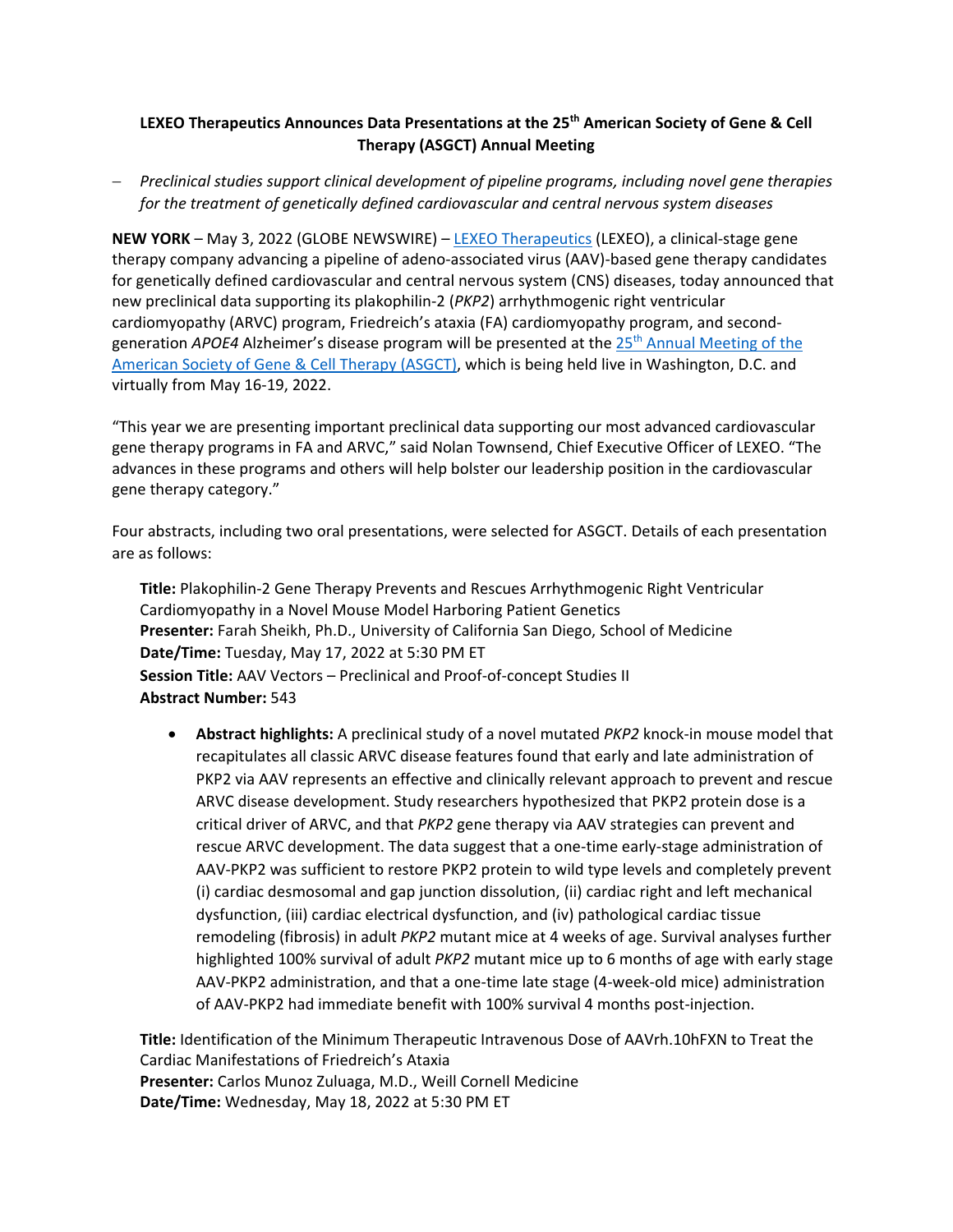**Session Title:** AAV Vectors – Preclinical and Proof-of-concept Studies III **Abstract Number:** 936

• **Abstract highlights:** This preclinical study identified a therapeutically effective dose of AAVrh10 expressing human FXN (AAVrh.10hFXN) that has the potential to be clinically relevant for the treatment of the cardiac manifestations of FA. Assessment by echocardiography demonstrated that a dose of  $1.8x10^{12}$  gc/kg (qPCR determined) led to a beneficial outcome with significant improvement in ejection fraction and fractional shortening compared to untreated mice. This dose mediated a 21.5 % improvement in mortality. In nonhuman primates, the levels in the heart were comparable to levels in the range estimated necessary to convert the FA homozygote to an FA heterozygote, which based on prior research, present no clinical manifestations of FA.

Additional presentations highlighting LEXEO's pipeline and platform technology include the following:

**Title:** Second Generation AAV-mediated Gene Therapy to Mitigate Risk for Alzheimer's Disease in APOE4 Homozygotes **Presenter:** Rachel A. Montel, Ph.D., Weill Cornell Medicine **Date/Time:** Wednesday, May 18, 2022 at 5:00 PM ET **Session Title:** Novel Therapeutic Targets to treat CNS Disorders **Abstract Number:** 665

**Title:** Positron Emission Tomography I-124-labeled AAV Assessment of CSF to Blood Diffusion and Consequent Systemic Distribution of AAV Capsids Following CSF Administration of AAV Vectors **Presenter:** J.B. Rosenberg, Ph.D., Weill Cornell Medicine **Date/Time:** Tuesday, May 17, 2022 at 5:00 PM ET **Session Title:** Enhanced AAV Targeting **Abstract Number:** 890

All abstracts for the ASGCT Annual Meeting are available on **[ASGCT's website](https://annualmeeting.asgct.org/abstracts)**.

## **About LEXEO Therapeutics**

LEXEO Therapeutics is a New York City-based, clinical-stage gene therapy company focused on addressing some of the most devastating genetically defined cardiovascular and central nervous system diseases affecting both larger-rare and prevalent patient populations. LEXEO's foundational science stems from partnerships and exclusive licenses with leading academic laboratories at Weill Cornell Medical College and the University of California, San Diego, two preeminent institutions on the cutting edge of gene therapy research. LEXEO is advancing a deep and diverse pipeline of AAV-based gene therapy candidates in rare cardiovascular diseases, *APOE4*-associated Alzheimer's disease, and CLN2 Batten disease, and is led by pioneers and experts with decades of collective experience in genetic medicines, rare disease drug development, manufacturing, and commercialization. For more information, please visit [www.lexeotx.com](https://www.lexeotx.com/) o[r LinkedIn.](https://www.linkedin.com/company/lexeo-therapeutics/?viewAsMember=true)

**Investor Contact:**

Courtney Turiano, Stern IR (212) 698-8687